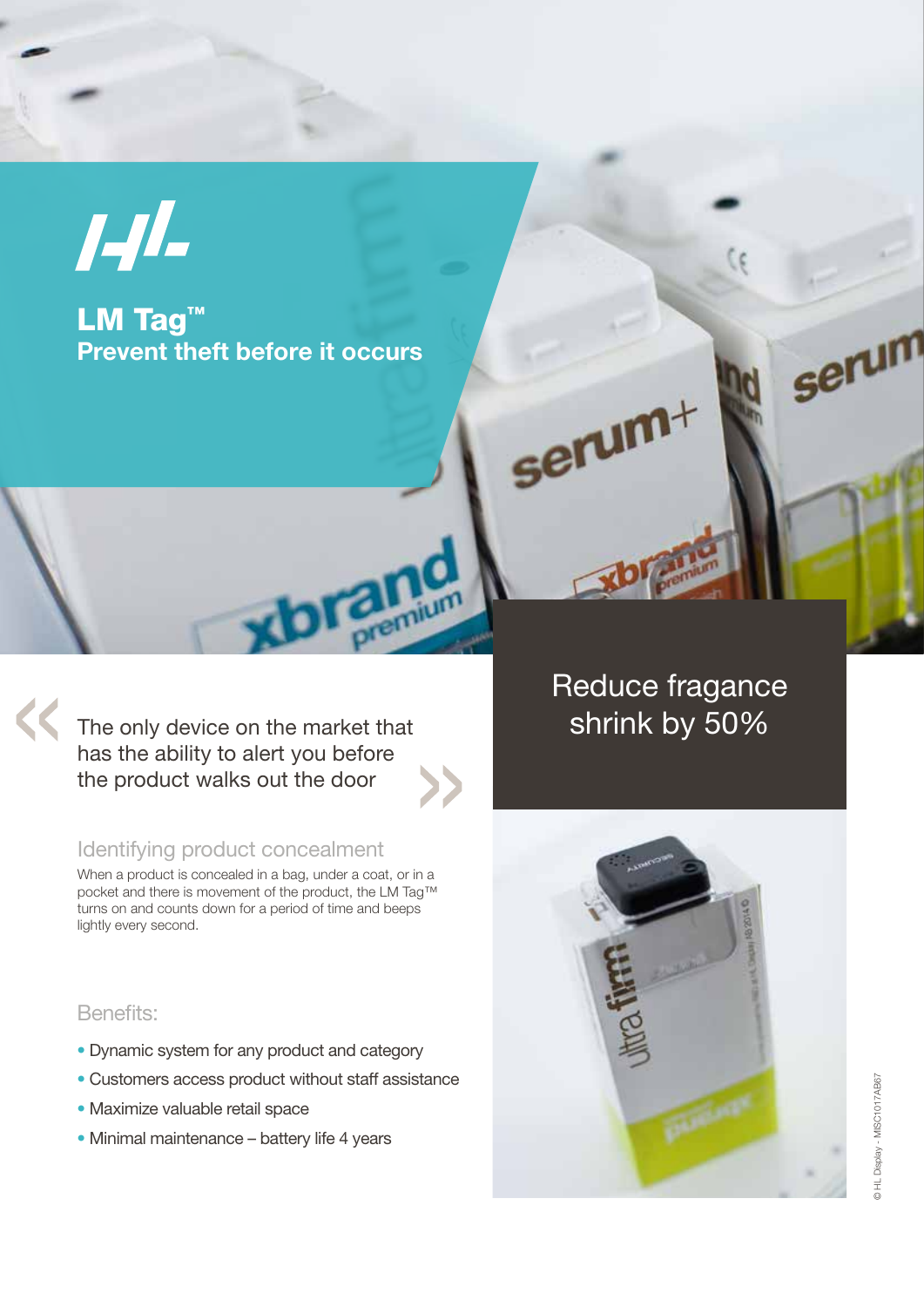# **Reduce** product sweep and increase sales



## Recommended solution for:

Health and beauty Drugstore & pharma **Checkout** Consumer electronics Home & clothing DIY and more...



• LM Tag™ is designed to be applied anywhere on the product, allowing to best merchandise products and maximize retail space.

| Ease of shopping                | No need to have produts locked<br>and stored behind counters or<br>in cabinets |
|---------------------------------|--------------------------------------------------------------------------------|
| Tags are reusable, driving long | Adhesive pads can be reapplied                                                 |
| term efficiencies               | at counter, long battery life                                                  |

## Product details:

- Tamper-proof plunger
- Replaceable adhesive back can be applied anywhere and doesn't damage packaging
- 90+ decibel speaker for alarm
- RF or AM feature for EAS gates





• LM Tag™ is the only device on the market that alarms at the point of theft, alerting before product walks out the door.

| $LM$ tag <sup>TM</sup> is maximum security | Small tag size ensures minimal                                                |
|--------------------------------------------|-------------------------------------------------------------------------------|
| in minimal casing                          | detraction from product                                                       |
| Maximize retail space                      | No need to have produts locked<br>and stored behind couters or in<br>cabinets |

• Sensor for easy strobe key activation and deactivation

- LED light to indicate activity
- Security tag identification
- Replaceable battery
- Available in black or white



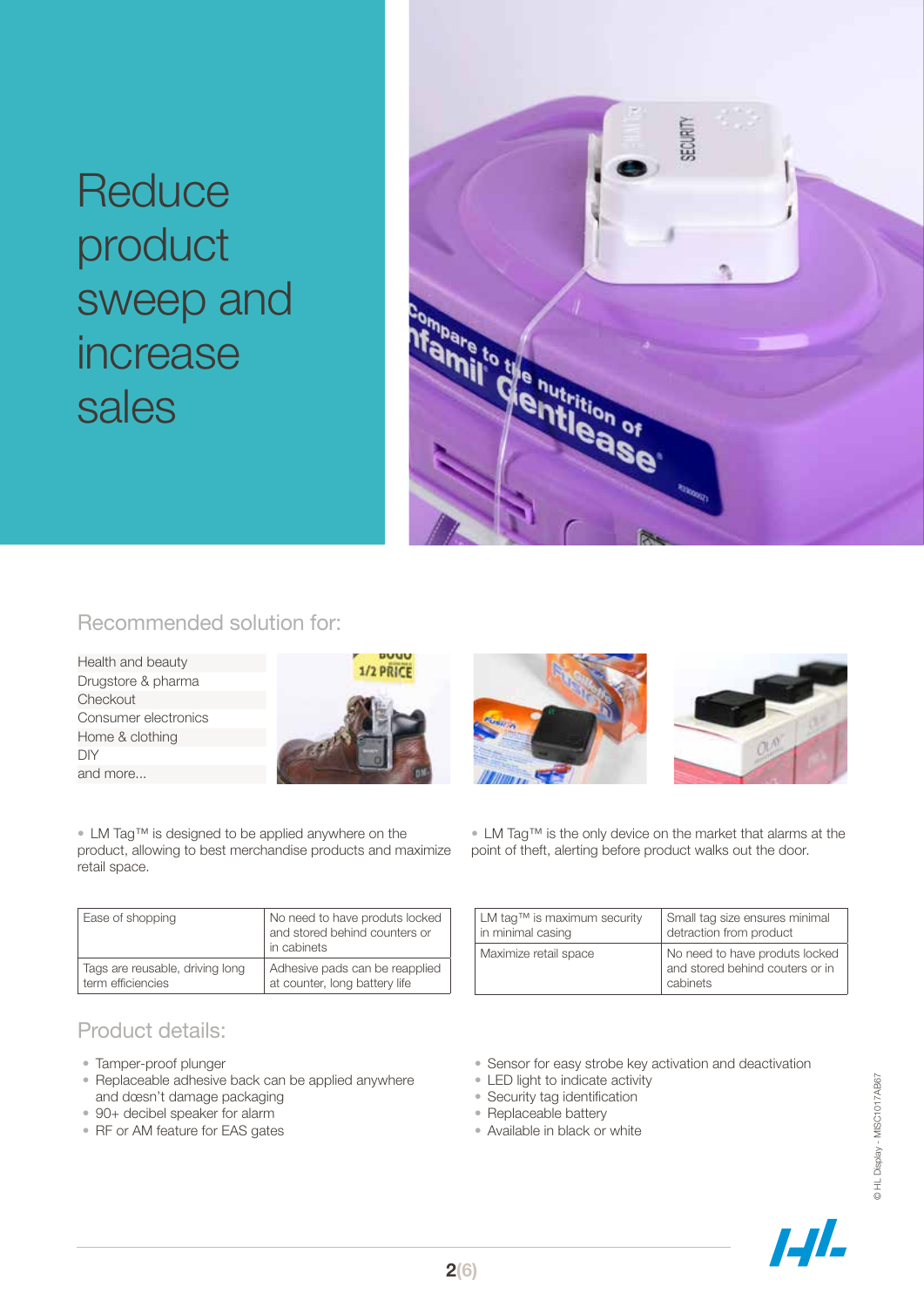LM Tag<sup>™</sup> - What is it and how does it work?

# **Introduction**

#### Theft notification at the point of concealment is the largest advantage of LM technology.

LM Tag™ uses a combination of a light sensor and motion detector to recognize product concealment instantly at the shelf level providing a notification to store employees. It alarms at the point of theft, making it the only device on the market that has the ability to alert you before product walks out the door.

There is a plunger on the bottom side of the tag. If the tag is removed, the plunger expands causing instant full alarm.

LM tag™ adds another layer to store security as the the EAS gate is triggered from the internal EAS tag in the LM housing. The EAS gate will alarm when the tag moves through the space.

## Product features

### **SPECIFICATIONS**

- LM Tag™ size is 38 mm x 38 mm x 12.7mm
- Small size doesn't detract from product branding and adhesive back holds firmly to product without damaging packaging.
- Suitable for a large variety of boxed, blister-packed, and pegged items.
- The LM Tag™ is designed to be applied anywhere on the product, allowing you to best merchandise products and maximize retail space.
- With the LM Tag™, items are not locked up or stored behind a desk, allowing customers to interact with the product and eliminating the need for additional staff assistance.
- After concealment and when set in motion the LM Tag™ pre-alarm (chirp sound) will notify for 12 seconds. After 12 seconds, the tag will alarm regardless of where the tag is located.







The LM Tag™ is designed to be applied anywhere on the product, allowing you to best merchandise products and maximize retail space.



© HL Display - MISC1017AB673 HL Display - MISC1017AB67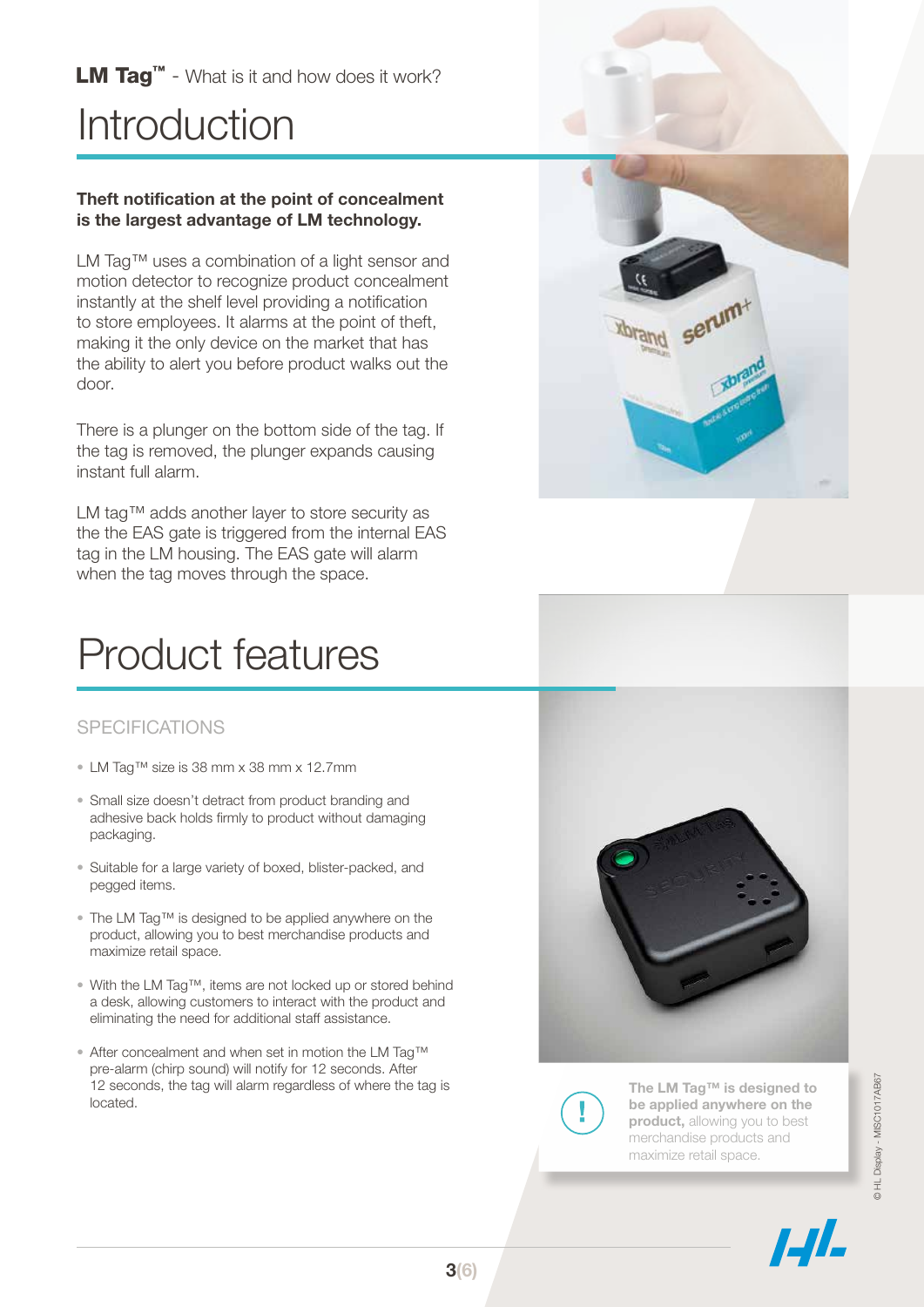# LM alarm tag

## HOW IT WORKS

In a bag, under a coat or slipped into a pocket. These are all places a would-be thief conceals product. By the time the thief walks out the door, it's too late. The LM Tag™ alarms at the point of concealment, preventing theft before it occurs.

#### LM Tag™ alarms when:

- Monofilament is cut
- Device is removed from package
- Prolonged concealment and movement
- LM Tag™ is removed from the tag mount
- RF or AM features for EAS gates



LM Tag™ is avaliable in black and white.



When concealed and in motion, the LM Tag™ first beeps a warning, then alarms.



Removing the LM Tag™ triggers the alarm.

## **Components**



CORNER ADAPTER

Enhance security by using the corner adapter to prevent opening of product. LM Tag™ fits within Corner Adapter to create a seal, and can be used again and again.

CLIPS



Form fitting alarm holder adaptable for LM Tag™. Key accessory in making it appropriate for a wide variety of products and packaging types to be secured.

ANTI-SKID PADS



LM ASP

Helps keep LM Tag™ in place when used with clip, and on slippery surfaces.

#### ADHESIVE BACK



Simply replace adhesive back to re-use LM Tag™. Quick and easy to apply.



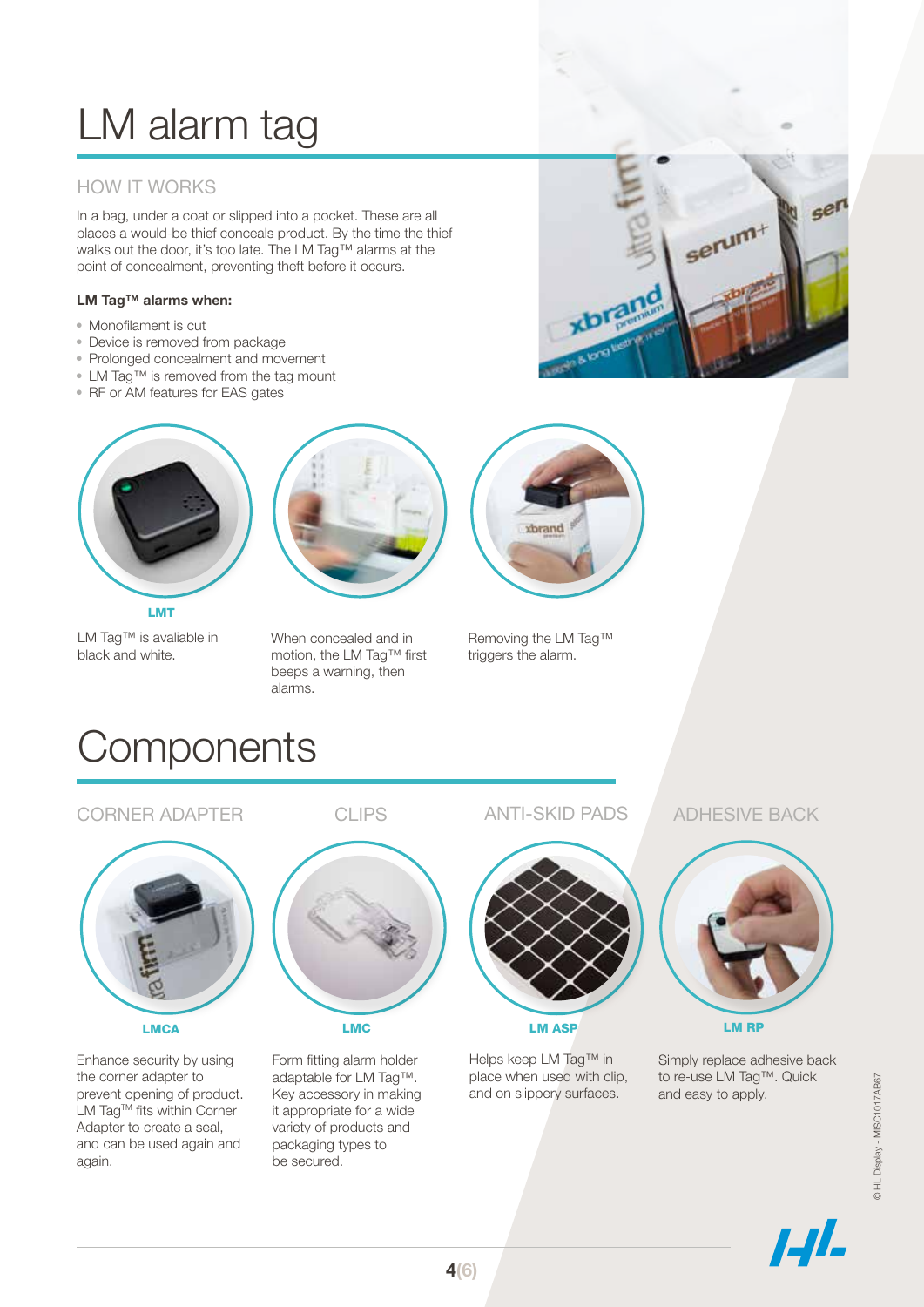# Security wrap

## MONOFILAMENT SECURITY WRAP

The LM Tag™ works with monofilament security wire, making it appropriate to wrap around a wide variety of products and packaging shapes and lengths. Wire provides a clear and unobtrusive security without interference to visual merchandising and packaging.

The wire is available in 400 foot rolls and can be cut to various lengths for a custom secure fit.





LMF LMW



Wire provides a clear and unobtrusive security without interference to visual merchandising and packaging.

## **Deactivators**

### DISARM THE LM TAG™

Deactivators use a unique strobe light sequence to disarm the LM Tag™. Unlike magnetic detachers which can be duplicated or defeated, no other deactivator on the market can replicate the light code. Available in personal handheld or countertop options.

#### HANDHELD OPTION



- Light and easy to carry
- Compatible with SONIQTM Alarm Hook product line

#### COUNTER TOP OPTION



- Attaches with adhesive or hardware
- Can be mounted on top or side of counter